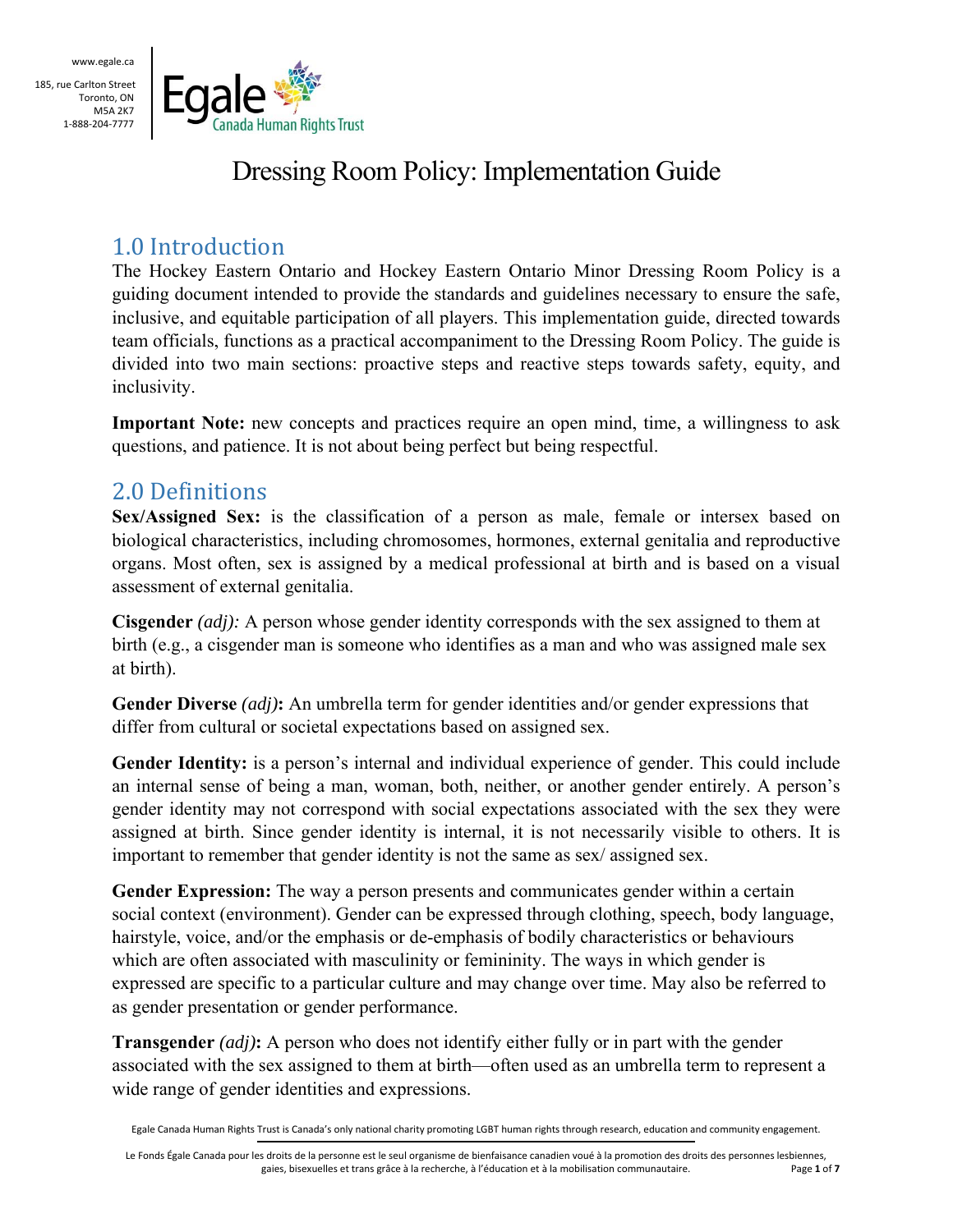185, rue Carlton Street Toronto, ON M5A 2K7 1‐888‐204‐7777



**Transition:** Refers to a variety of social, medical, and/or legal changes that some trans people may pursue to affirm their gender identity. There is no checklist or average time for a transition process and no universal goal or end point. Each person decides what meets their needs.

**Branch:** not-for-profit Ontario corporation incorporated under The Corporations Act, R.S.O 1990 c.38 that has the responsibility to administer hockey within a defined portion of the Province of Ontario.

**Minor Hockey Association:** [self-defined by each MHA to include all staff, volunteers, and parents/guardians].

**Player(s):** Refers to any individual who is registered as a participant with a hockey team.

**Gender-Segregated Space:** any space that is grouped according to a gender binary (women/men) such that one gender has access to the space to the exclusion of the other. Examples of gender segregated spaces may include but are not limited to washrooms, showers, and dressing rooms.

**Gender Segregated Team**: a term that refers to a team grouped according to the gender binary. An example of a gender segregated team is a girls'/women's team or a boys'/men's team.

Sports teams are often grouped according to the gender binary which mean there are girls'/women's teams and boys'/men's teams. The criteria that should be used to group teams in this way is what gender a player self-identifies with, not the sex they were assigned at birth. "Gender-segregated teams" rather than "sex segregated teams" is therefore a more accurate way of referring to this type of team grouping system.

M**ulti-Gender Team:** a term used to refer to a team that is not gender segregated and that welcomes members from multiple gender identities, including but not limited to men/boys and women/girls (both cisgender and trans) as well as individuals who identify outside of the gender binary, such as individuals who are, agender, gender neutral, gender queer, etc. Multi-gender team replaces the term "co-ed", as an intentional move away from non-inclusive language of the gender binary and more accurately reflects the reality of a gender spectrum.

Egale Canada Human Rights Trust is Canada's only national charity promoting LGBT human rights through research, education and community engagement.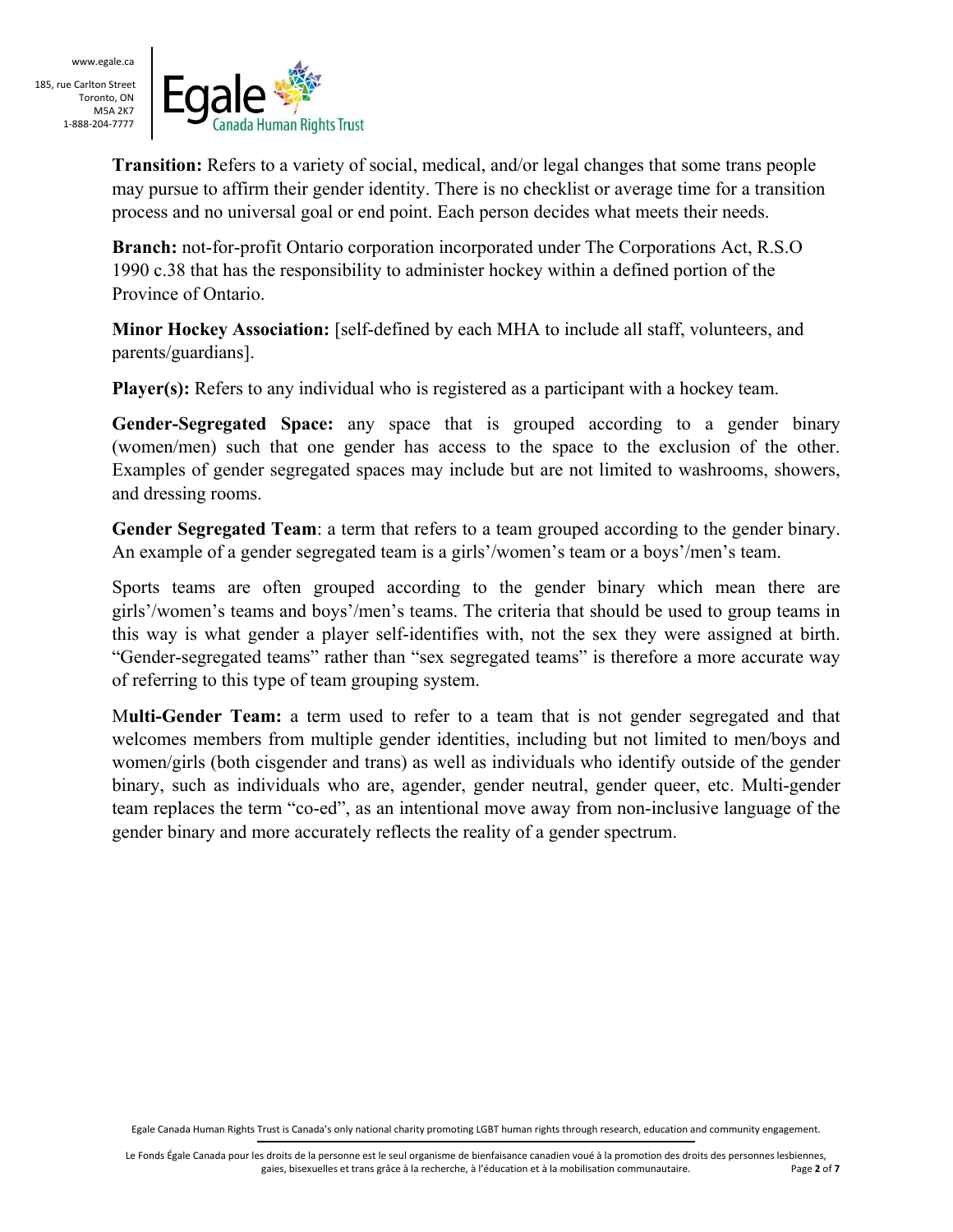185, rue Carlton Street Toronto, ON M5A 2K7 1‐888‐204‐7777



# 2.0 Rights to Inclusion and Equal Treatment

All players, staff, volunteers, and the parents/guardians of players of the Minor Hockey Association have the right to be respected and equal participants of the Minor Hockey Association. This means that they have a right to define and express their gender identity without fear of discrimination, harassment or penalization within the Nepean Minor Hockey Assocation. This includes their right to request the use of and the right to be referred to by their selfidentified name(s) and pronouns, as well as the right to have access to safe<sup>1</sup>, inclusive and equitable dressing rooms and/or other gender segregated spaces, such as washrooms, that are in accord with their gender identity and/or gender expression and/or that meets any accommodation needs they may have.

Respecting the rights of players, staff, volunteers and the parents/guardians of players to inclusion and equal treatment (including the removal of any discriminatory requirement, factor or other barrier), may need no accommodation at all.

However, if a player has a code-related needs (such as requesting separate change facilities due to religious reasons or relating to their transition or gender identity), then there is a duty to accommodate, limited only by undue hardship.)

### 3.0 Taking proactive vs reactive steps to accommodation:

**Scenario**: A player on your team has requested accommodation assistance with respect to the dressing room. There are many possible reasons why someone might request dressing room accommodations:

- Gender identification
- Need for privacy
- Body image concerns
- Religious reasons

 $\overline{a}$ 

• A combination of any of these reasons

i Unfounded concerns about safety are also sometimes used to attempt to justify discriminatory treatment relating to gender identity and gender expression. For example, trans women and girls are routinely discriminated against by being excluded from female-designated dressing rooms, washrooms and other gender segregated spaces based on the false and biased assumption that they represent a safety threat. In such a case, the bias must be addressed and the person's right to access must not be impeded based on this bias.

Egale Canada Human Rights Trust is Canada's only national charity promoting LGBT human rights through research, education and community engagement.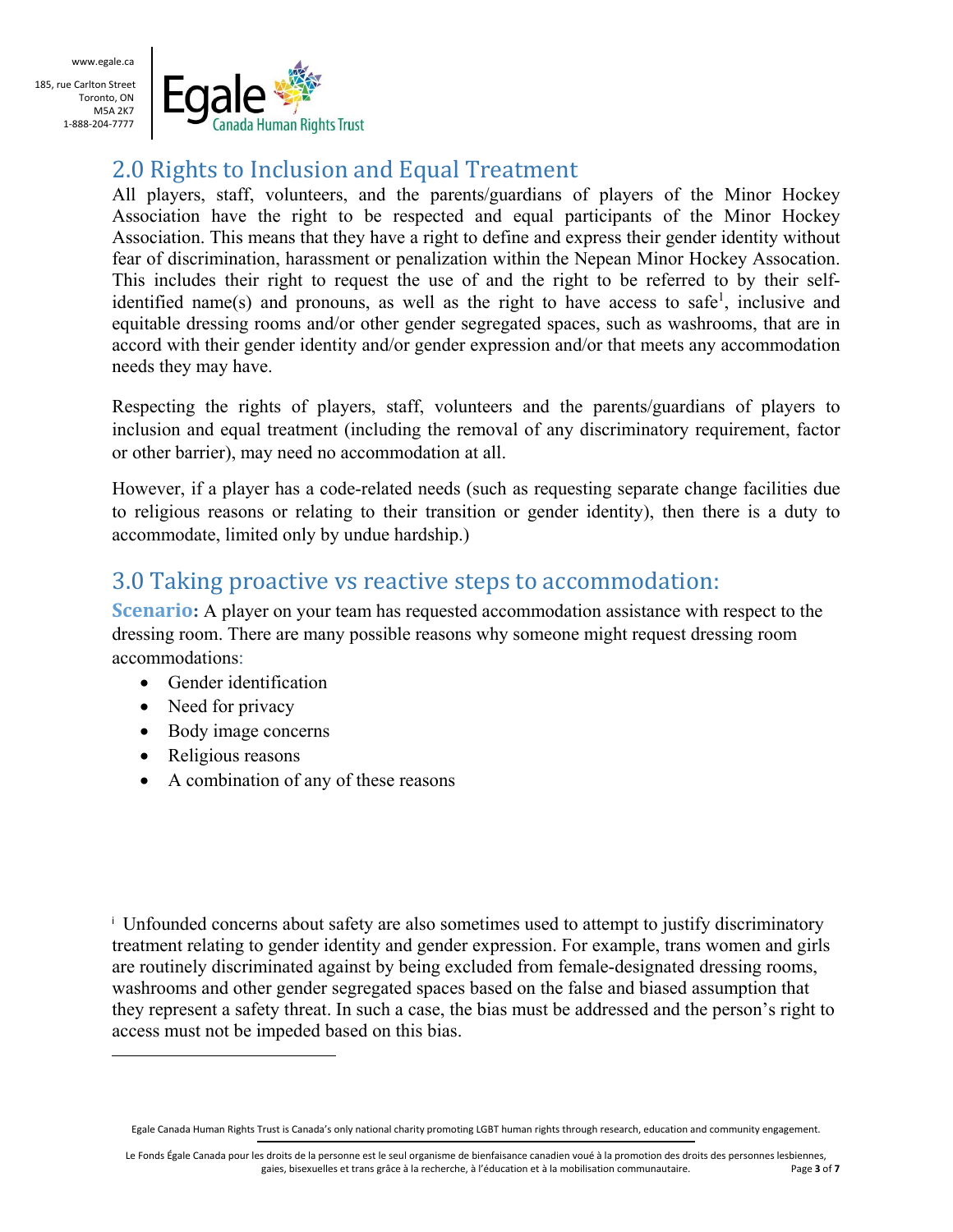$\overline{a}$ 

185, rue Carlton Street Toronto, ON M5A 2K7 1‐888‐204‐7777



Knowing the reason behind an accommodation request is not necessary for providing accommodations and respect. It is up to the player's discretion as to whether or not they choose to disclose why they require the accommodation.

| <b>Proactive</b>                                                                                                                                                                                                                                                                                                                                                                                                                                      | <b>Reactive</b>                                                                                                                                                                                                                                                                                                                                       |  |  |
|-------------------------------------------------------------------------------------------------------------------------------------------------------------------------------------------------------------------------------------------------------------------------------------------------------------------------------------------------------------------------------------------------------------------------------------------------------|-------------------------------------------------------------------------------------------------------------------------------------------------------------------------------------------------------------------------------------------------------------------------------------------------------------------------------------------------------|--|--|
| Anticipate barriers to inclusion and equity<br>and take actions to address them to the<br>best of your ability such as:<br>Create a code of conduct for your<br>$\circ$<br>team that includes information on<br>the dressing room policy and the<br>process required to seek request<br>accommodations<br>Amend your team's current code<br>O<br>of conduct to include information<br>on the dressing room policy and<br>the process required to seek | Responding to a request for accommodation<br>$\bullet$<br>such as:<br>Inquiring about empty dressing<br>$\circ$<br>rooms available during that<br>timeslot.<br>Inquiring about appropriate and<br>$\circ$<br>equivalent changing areas such as<br>meeting rooms, all purpose rooms,<br>etc.<br>Designing an equitable dressing<br>$\circ$<br>schedule |  |  |
| accommodations<br>Raise awareness about the policy by:<br>Taking 10 minutes of a pre-season<br>$\circ$<br>talk with parents/guardians to<br>discuss the Dressing Room Policy                                                                                                                                                                                                                                                                          |                                                                                                                                                                                                                                                                                                                                                       |  |  |
| Taking 10 minutes of a pre-season<br>O<br>talk with players to talk about the<br>Dressing Room Policy when<br>discussing respect and anti-<br>bullying.                                                                                                                                                                                                                                                                                               |                                                                                                                                                                                                                                                                                                                                                       |  |  |
| <b>Note: Dressing Room Policy E-</b><br>O<br>Module includes training and<br>additional documents to help<br>guide these conversations and to<br>provide further information for<br>parents/guardians.                                                                                                                                                                                                                                                |                                                                                                                                                                                                                                                                                                                                                       |  |  |

Egale Canada Human Rights Trust is Canada's only national charity promoting LGBT human rights through research, education and community engagement.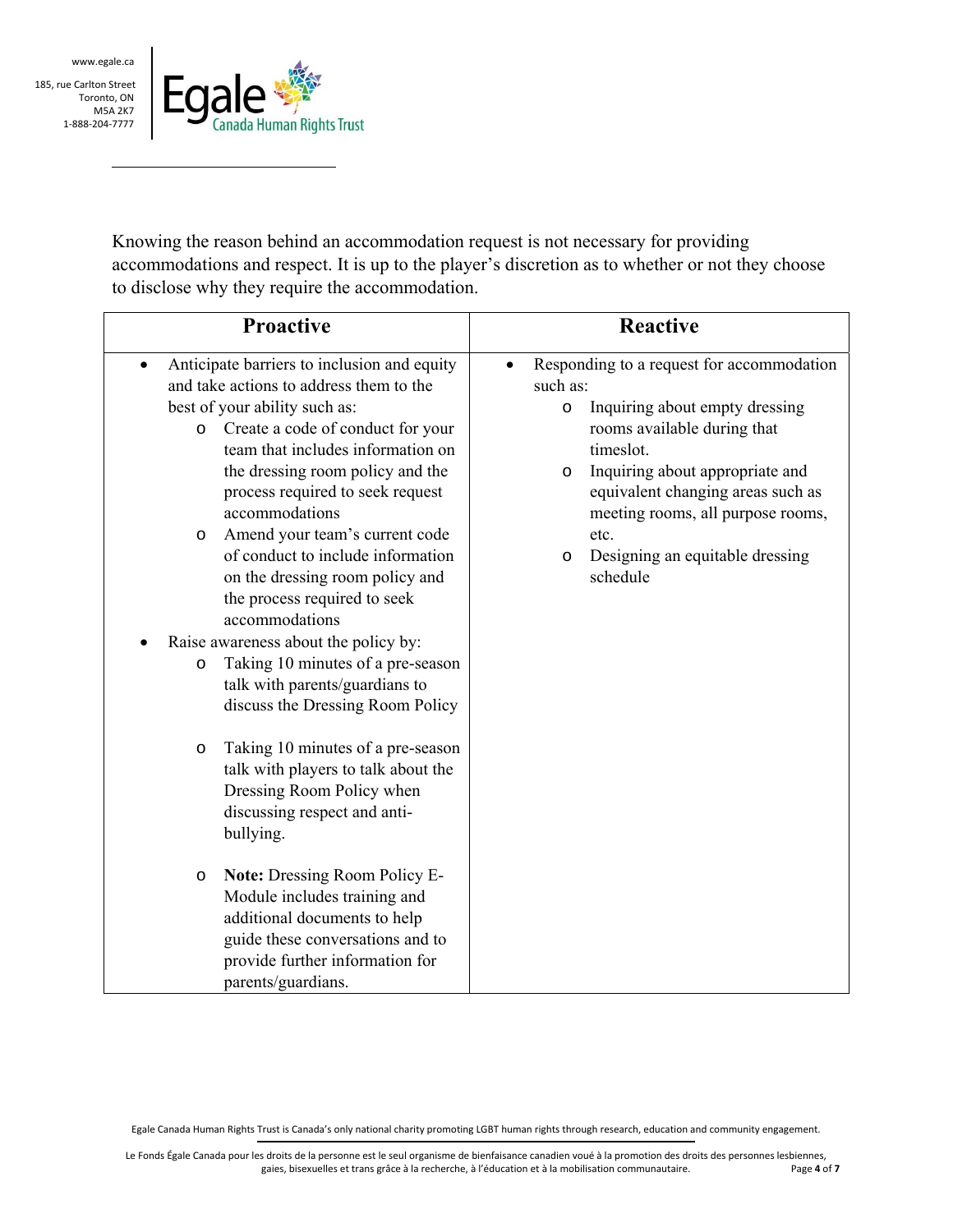$\overline{a}$ 

185, rue Carlton Street Toronto, ON M5A 2K7 1‐888‐204‐7777



### **3.1 Proactive**

#### **3.11 Increasing Awareness and Understanding**

In order to ensure all players and parents/guardians are aware of and understand the Dressing Room Policy, it is crucial that coaches and training staff take opportunities to provide education and affirm your team's commitment to dressing room safety, inclusion, and equity.

- $\Box$  I have developed or adapted a pre-existing Code of Conduct that speaks to the new Dressing Room Policy and the process for seeking accommodations
- $\Box$  I have taken 10 minutes of a pre-season talk with parents/guardians to discuss the Dressing Room Policy and the process for seeking accommodations
- $\Box$  I have taken 10 minutes of a pre-season talk with players to talk about the Dressing Room Policy and the process for seeking accommodations when discussing respect and antibullying

### **3.12 Providing Information to Players and Parents/Guardians about the Process for Seeking Accommodations**

- $\Box$  I have communicated to all players and parents/guardians that the process for requesting accommodation requires the player and only if relevant, a parent/guardian acting on their behalf to:
	- o Submit an accommodation request in writing to the MHA
- $\Box$  I have let the players and parent/guardians know that they are entitled to:
	- o A confidential day, time, and space to discuss the accommodation request
	- o Bring a supportive person (parent/guardian or supportive non-relative) to the meeting

#### **3.2 Reactive**

**Scenario:** A player on a gender-segregated team has submitted a request for accommodation with respect to separate space for changing.

- $\Box$  You have called ahead to the facility to inquire about whether there are additional dressing rooms available in that timeslot
- $\Box$  In the event that additional dressing rooms are unavailable during that timeslot, you have inquired about whether appropriate and equivalent changing areas are available with consideration of proximity to the ice. These might include:

Egale Canada Human Rights Trust is Canada's only national charity promoting LGBT human rights through research, education and community engagement.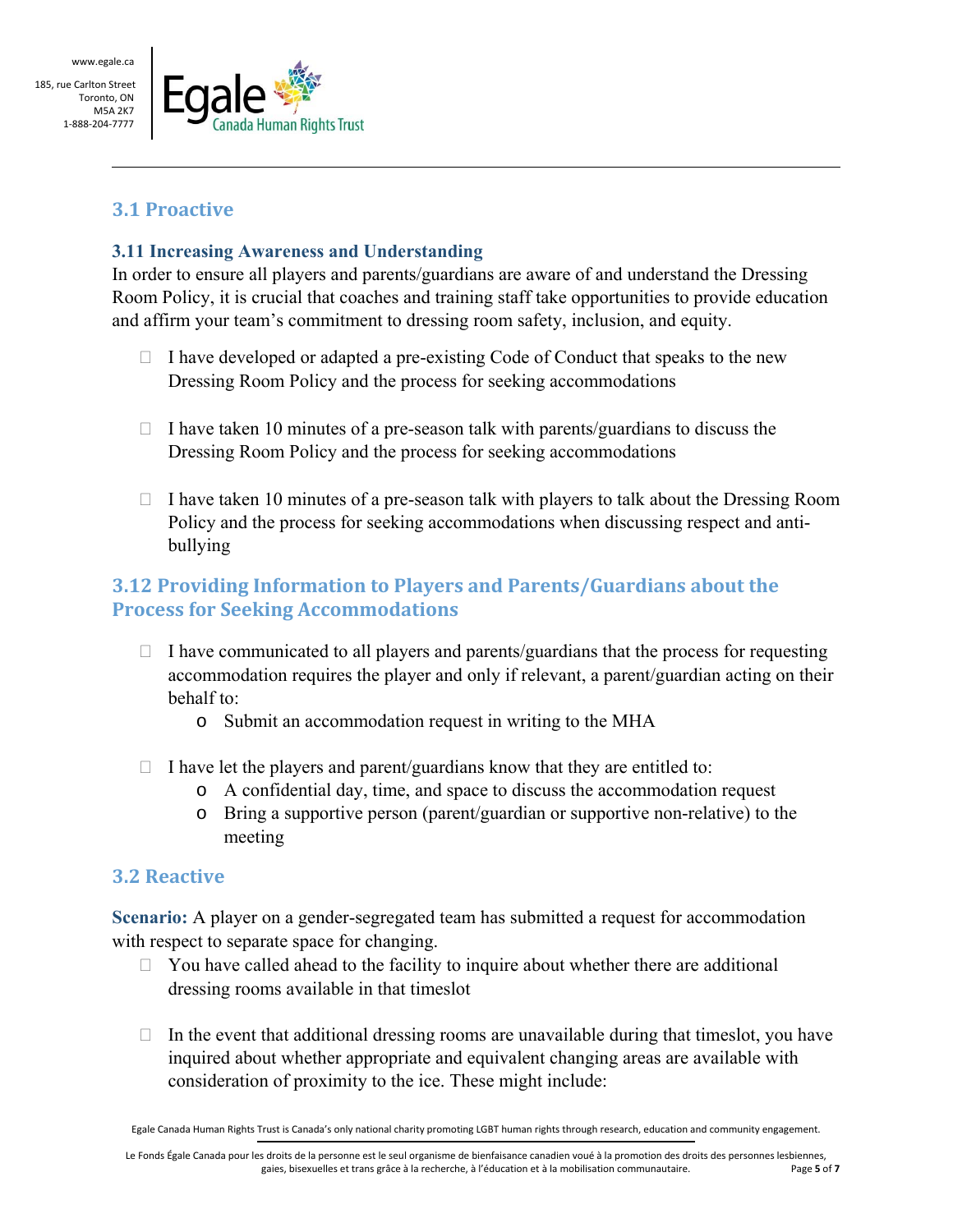$\overline{a}$ 

185, rue Carlton Street Toronto, ON M5A 2K7 1‐888‐204‐7777



- o Referee dressing rooms
- o Meeting rooms
- o Another teams currently unused dressing rooms
- $\Box$  In the event that both an additional dressing room and an appropriate and equivalent changing area is not available, you have designed an equitable dressing room schedule

### **3.21 Implementing an equitable dressing room schedule**

- $\Box$  You have ensured that all players have equitable access to dressing rooms by arranging/designing a schedule such that the order reflects that all player have access to using the dressing space first and in a timely fashion
- $\Box$  You have ensured that all players are included in pre and post game team activities

**Scenario:** Gender-segregated team

|             | <b>Pre-Game</b>     | <b>Post-Game</b>    | <b>Next Game</b>    |
|-------------|---------------------|---------------------|---------------------|
| $1st$ Shift | <b>Shared/Group</b> | Individual/Private  | <b>Shared/Group</b> |
| $2nd$ Shift | Individual/Private  | <b>Shared/Group</b> | Individual/Private  |

#### **Scenario**: Multi-gender team

|             | <b>Pre-Game</b>                 | <b>Post-Game</b>                | <b>Next Game</b>                |
|-------------|---------------------------------|---------------------------------|---------------------------------|
| $1st$ Shift | Girls'/Women's<br><b>Shared</b> | <b>Boys'/Men Shared</b>         | <b>Individual/Private</b>       |
| $2nd$ Shift | Individual/Private              | Girls'/Women's<br><b>Shared</b> | <b>Boys'/Men Shared</b>         |
| $3rd$ Shift | <b>Boys'/Men Shared</b>         | <b>Individual/Private</b>       | Girls'/Women's<br><b>Shared</b> |

Egale Canada Human Rights Trust is Canada's only national charity promoting LGBT human rights through research, education and community engagement.